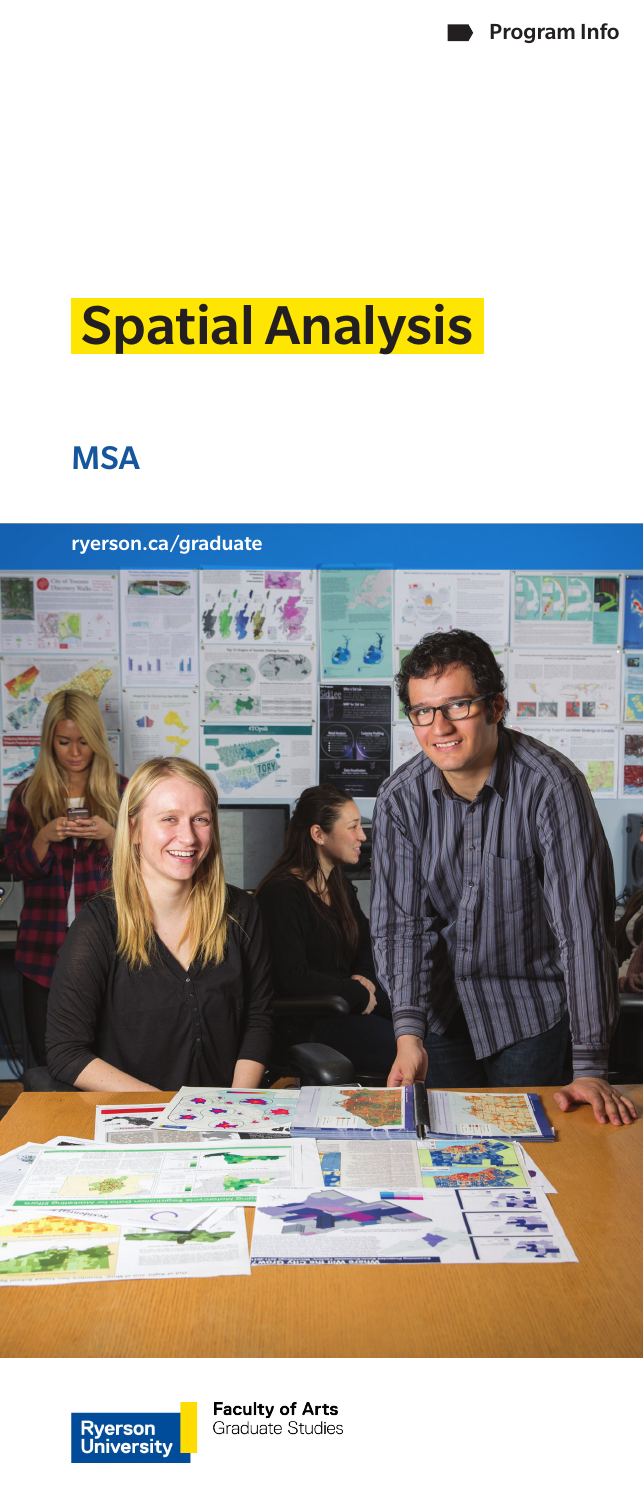# Spatial Analysis

The unique MSA degree is awarded through an academically rigorous yet professionally oriented graduate program. In project-based courses, a practicum placement, and a major research paper or thesis, students learn to think geographically and master Geographic Information Systems (GIS) to support operational and strategic decision-making in government and industry.

Spatial analysts work in business, environmental consulting, crime analysis, social policy, telecommunications, epidemiology and resource management. For example, they delineate market areas, estimate sales potentials, recommend facility locations or conduct environmental assessments. With the effective use of maps, location analysis and site suitability assessments, our graduates are shaping the economic and social well-being of cities, the settlement and conservation policies of regions, and the health and connectivity of people across the globe.

## Research Areas

Faculty and student research span a mind-blowing range of topics across the three fields of study:

- Business/commercial applications
- Physical/environmental geography and landscape analysis
- Social and community information analysis

Recent student research topics range from socio-economic analysis of Toronto neighbourhoods to ice cover in the high Arctic; offender journey to crime and risk terrain to spatiotemporal analysis of regional and super-regional shopping centres across Canada; impact assessment of proposed school and library closures to trade area delineation techniques for cinema patronage; urban heat island to immigrant health patterns and the geography of aging.

Common to our research is the geographic perspective and the use of spatial analysis methods and tools. Student research is often quantitative but includes qualitative and mixed-methods research. We employ commercial and opensource GIS packages, web map services, remote sensing software, statistical and business intelligence tools, as well as custom scripts, office software, and paper-and-pencil approaches.

#### Admissions Information



## **Resources**

MSA courses and student research are supported by over 25 faculty members with expertise across all areas of geography and allied disciplines. A dedicated computer lab is located within the Department's office space. Some of the named research centres and groups affiliated with the MSA include:

- Centre for the Study of Commercial Activity (CSCA)
- Laboratory for Geocomputation
- Geographic Information Science and Systems Group
- Ryerson Centre for Immigration and Settlement (RCIS)
- Urban Forest Research and Ecological Disturbance (UFRED) Group
- Polar Regions Spatial and Environmental Analysis Laboratory (POLAR SEAL)

## At a Glance

of MSA students select each of the three fields of study 1/3 >\$12K average funding for full-time MSA students

95% of full-time MSA students

12 months

complete the program in

>250

MSA graduates in the workforce as of fall 2014